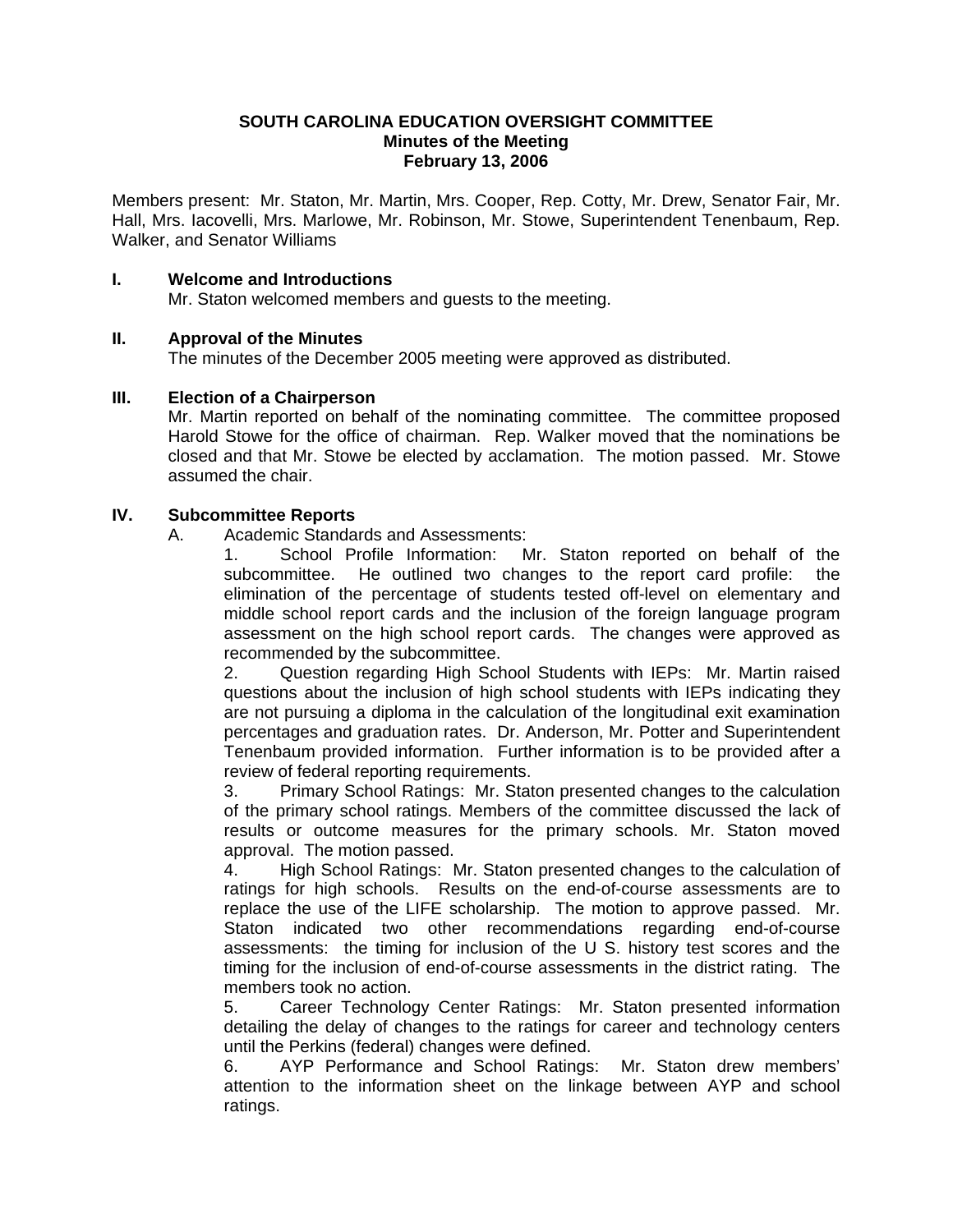7. Biology Standard B. 5: Mr. Staton presented a report from the subcommittee on the high school biology standard B.5. The subcommittee recommended (1) not approving the four indicators upon which action had been deferred and (2) communicating to members of the Sate Board of Education the concerns and at least one idea of how those concerns could be addressed in a revision (i.e., revise the standard statement to read "The student will demonstrate an understanding of biological evolution and the diversity of life by using data from a variety of scientific sources to investigate and critically analyze aspects of evolutionary theory."). Members of the committee participated in al lengthy discussion. The motion to disapprove passed by a vote of 10-2.

 8. Request of SDE: Mrs. Marlowe requested information about professional development on the standards. Dr. Anderson indicated she would work with SDE representatives to obtain the needed information.

- B. EIA and Improvement Mechanisms: Mr. Stowe reported on behalf of the Subcommittee. He drew members' attention to the Final Report of the Evaluation of the External Review Teams. He also outlined the differences between the EOC budget recommendations and Governor Sanford's recommendations.
- C. Parent Involvement: Mr. Hall indicated there was no report.
- D. Public Awareness: Mr. Martin indicated there was no report.

#### **V. Update on the Education and Economic Development Act**

Dr. James Couch, SDE, provided members with a progress report on the implementation of the Education and Economic Development Act. Mr. Martin serves as the EOC representative on the advisory board.

#### **VI. Report from a Key Constituency**

Mrs. Helen Meyers outlined the role and functions of the Council on Economic Education, emphasizing the Council's role in influencing curriculum and developing teachers.

#### **VII. New Business**

- A. Annual Report: Mr. Stowe drew members' attention to the draft annual report and asked for comments.
- B. Legislation Pending: Dr. Anderson outlined several pending bills (testing, resolution on early childhood and district consolidation) and the progress of each.

The meeting adjourned at 3:00 p.m.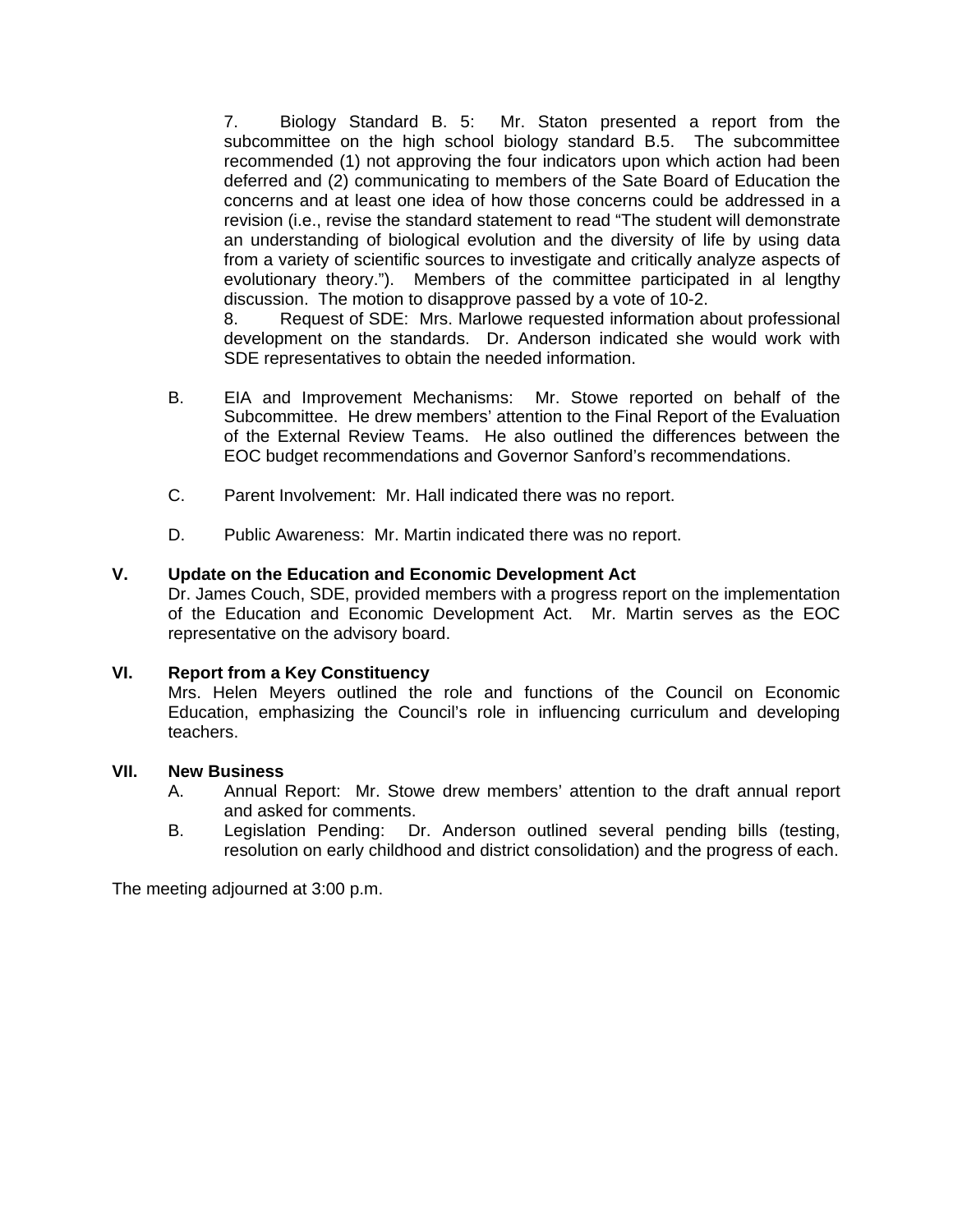#### **SOUTH CAROLINA EDUCATION OVERSIGHT COMMITTEE Minutes of the Meeting April 10, 2006**

Members present: Mr. Stowe, Mr. Martin, Mr. Daniel, Mr. DeLoach, Mr. Drew, Senator Fair, Senator Hayes, Mrs. Marlowe, Rep. Neal, Mr. Robinson, Superintendent Tenenbaum, Rep. Walker, Mrs. Williams

#### **I. Welcome and Introductions**

Mr. Stowe welcomed members and guests to the meeting, pointing out that today's agenda incorporated special recognition for schools "closing the achievement gap." Mr. Stowe announced that Mr. Tom DeLoach had been appointed to the EOC by Senator Courson. Mr. DeLoach serves as a representative of the business community.

#### **II. Approval of the Minutes**

 Minutes of February 13, 2006: The minutes of the February 13, 2006 meeting were approved as distributed.

#### **III. Recognition of Closing the Gap Schools**

 Mr. Potter outlined the analyses of 2005 PACT performance. 16 percent (138 or 863) of South Carolina elementary and middle schools have been identified as reducing the achievement gap for at least one historically underachieving student group. The study revealed little changed during the past year with the gaps for African-American students and between pay and free-reduced price lunch students. The largest gaps were observed on PACT science. Details can be found in the full report as distributed.

Dr. Stephen Ward, Principal, Rosewood Elementary (York District Three) shared a multimedia presentation about Rosewood Elementary, highlighting the International Baccalaureate-Primary program used to structure teaching and learning.

Dr. Cynthia Pridgen, Principal, Woodland Heights Elementary (Spartanburg District Six) outlined the practices in that school and the efforts to create a thirst for learning within every student so that all students score at high levels.

Members asked questions about costs of innovations and the use of integrated approaches to learning.

#### **IV. Subcommittee Reports**

A. Academic Standards and Assessments: There was no report.

 B. EIA and Improvement Mechanisms: Mr. Daniel reported on behalf of the subcommittee. He outlined the findings from the performance evaluation of the gifted and talented program (full report provided with the meeting materials). He also reviewed the status of appropriations for the Fiscal Year 2007, including a comparison with EOC recommendations.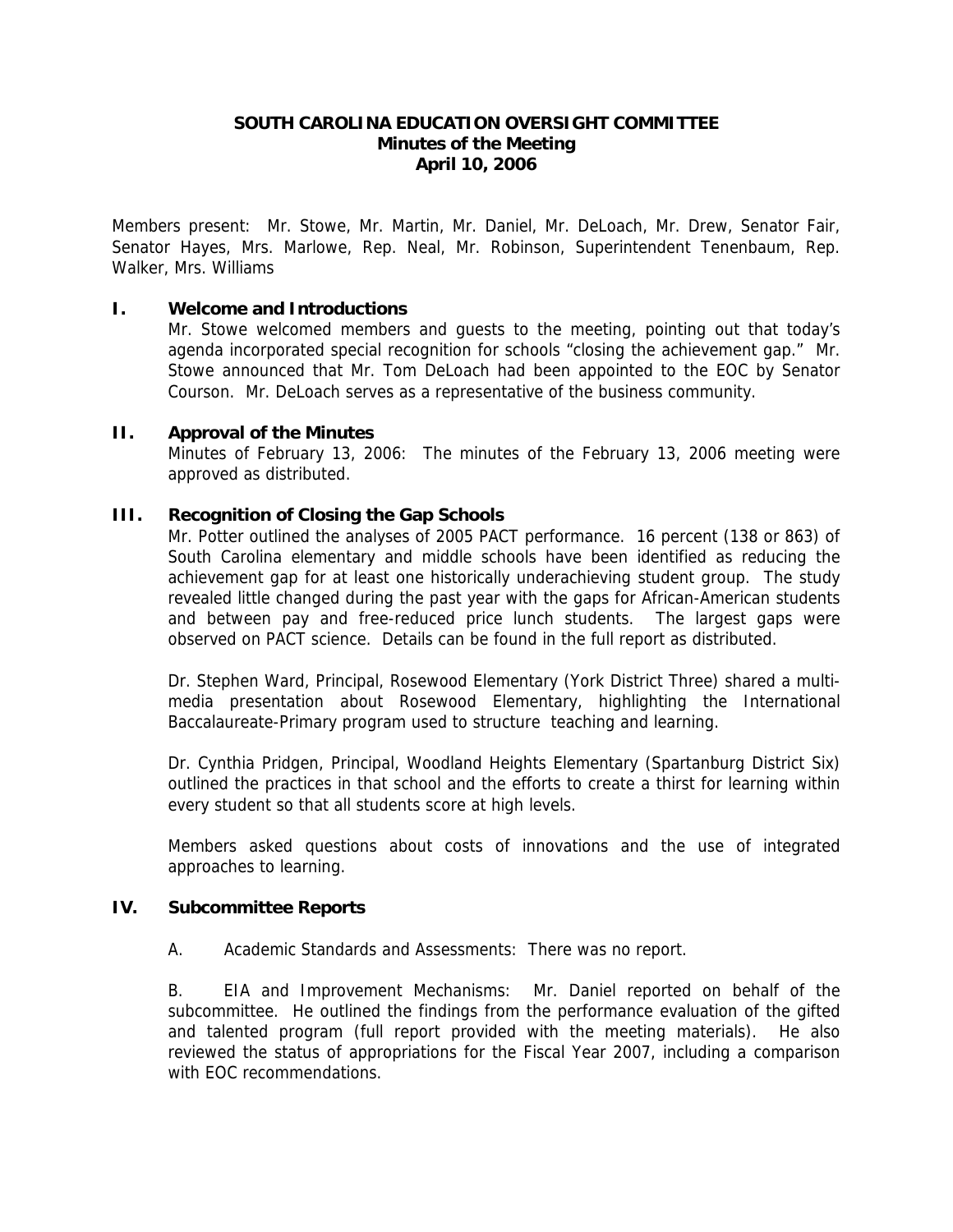C. Parent and Community Involvement: Mrs. Barton reported on behalf of the subcommittee. She outlined the responses to the 2005 parent surveys, indicating that participation level and attitudes are stable. She indicated that schools with smaller enrollments tended to have a higher response rate and that parents, particularly those in schools rated unsatisfactory, desired to be involved more than their work and family responsibilities allowed them to do so.

 D. Pubic Awareness: Mr. Martin reported on behalf of the subcommittee. He announced that the PAIRS after-school guide had won the South Carolina Public Relations Society of America award for documents. He also reminded members of their commitments to participate in community meetings. The training session is scheduled for June 12 at 10 a.m. prior to the EOC meeting.

E. Administration: There was no report.

#### **V. Executive Session**

Mr. Drew moved the EOC go into executive session to discuss a contractual matter.

The EOC returned from executive session. Sen. Fair moved that the contract for Chernoff-Newman be extended by one year. The motion was adopted.

Having no other business, the EOC adjourned at 3:35 p.m.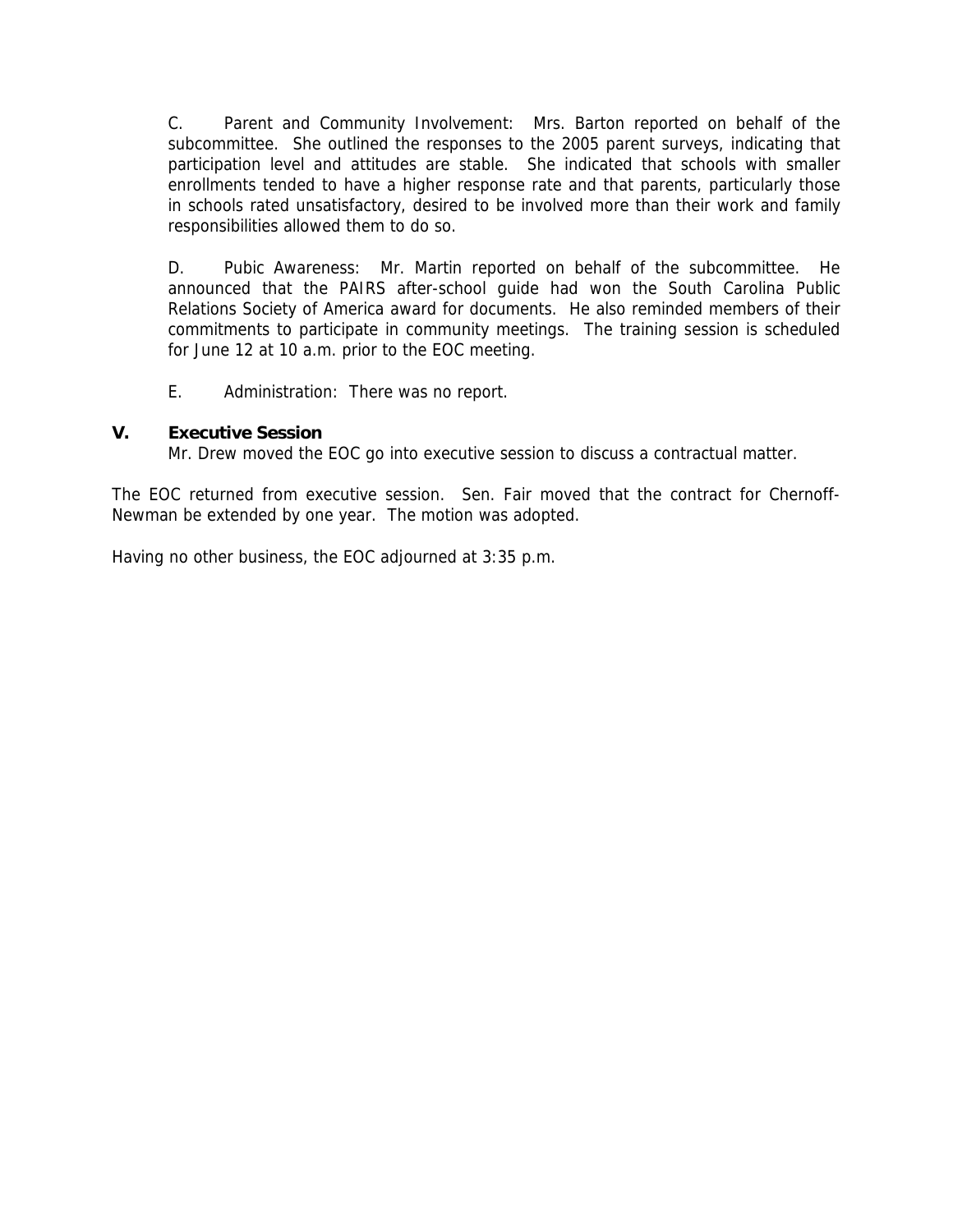**Harold C. Stowe** *Chairman* 

**Alex Martin** *Vice Chairman* 

**Traci Young Cooper Bill Cotty Robert C. Daniel Thomas O. DeLoach Dennis Drew Mike Fair** 

## **The State of South Carolina**

#### **COMMITTEE MEMBERS**

**EXECUTIVE DIRECTOR** 

**Jo Anne Anderson**

**Wallace A. Hall Robert W. Hayes, Jr. Susan Marlowe Joseph H. Neal Neil C. Robinson, Jr. Inez M. Tenenbaum Robert E. Walker Judy H. Williams Kent M. Williams** 

# **EDUCATION OVERSIGHT COMMITTEE**



**P. O. Box 11867 Room 227 · Blatt Building Columbia, South Carolina 29211 (803) 734-6148 Fax (803) 734-6167** 

### **AGENDA**

#### **Monday, June 12, 2006 1:00 p.m. Room 433, Blatt Building**

| I.   | Welcome and Introductions                 |                                                                                                                                                                                                                                                                                                                                                                                                                                                                                                                                                       | Mr. Stowe              |
|------|-------------------------------------------|-------------------------------------------------------------------------------------------------------------------------------------------------------------------------------------------------------------------------------------------------------------------------------------------------------------------------------------------------------------------------------------------------------------------------------------------------------------------------------------------------------------------------------------------------------|------------------------|
| П.   | Approval of the Minutes of April 10, 2006 |                                                                                                                                                                                                                                                                                                                                                                                                                                                                                                                                                       | Mr. Stowe              |
| III. | <b>Subcommittee Reports</b>               |                                                                                                                                                                                                                                                                                                                                                                                                                                                                                                                                                       |                        |
|      | Α.                                        | Academic Standards and Assessments<br>Action: Approval of recommendations regarding the English<br>$\bullet$<br>language arts standards<br>Action: Approval of High School Biology Standards<br>$\bullet$                                                                                                                                                                                                                                                                                                                                             | Mr. Martin             |
|      | В.                                        | EIA & Improvement Mechanisms<br>Action: Report on the Use of Flexibility<br>$\bullet$<br>Information: Fiscal Year General Appropriations Act<br>$\bullet$<br>Information: First Year Profile: Alternative Technical Assistance Schools<br>$\bullet$<br>Information: Interim Report: Study of Extended Learning Time<br>$\bullet$<br>Information: Issues for Consideration in the Evaluation of Pre-Kindergarten<br>$\bullet$<br>Programs for Four-Year-Olds<br>Information: Issues for Consideration in the Study of Teacher Recruitment<br>$\bullet$ | Mr. Daniel             |
|      | C.<br>D.                                  | and Retention<br>Parental and Community Involvement<br><b>Public Awareness</b><br>Information: PAIRS NIE insert<br>$\bullet$                                                                                                                                                                                                                                                                                                                                                                                                                          | Mr. Hall<br>Mr. Martin |
|      | Ε.                                        | Information: County Meeting Schedule<br>$\bullet$<br>Administration                                                                                                                                                                                                                                                                                                                                                                                                                                                                                   | Mr. Stowe              |
| IV.  |                                           | Draft Agenda: August Retreat                                                                                                                                                                                                                                                                                                                                                                                                                                                                                                                          | Mr. Stowe              |

V. General Discussion as requested

#### Adjournment

**Special Notice: The EOC staff are holding a "new member orientation" on July 13 between 10:00 a.m. and 2:00 p.m. All EOC members, regardless of term of service, are welcome to attend. Please notify Jo Anne Anderson if you are attending.**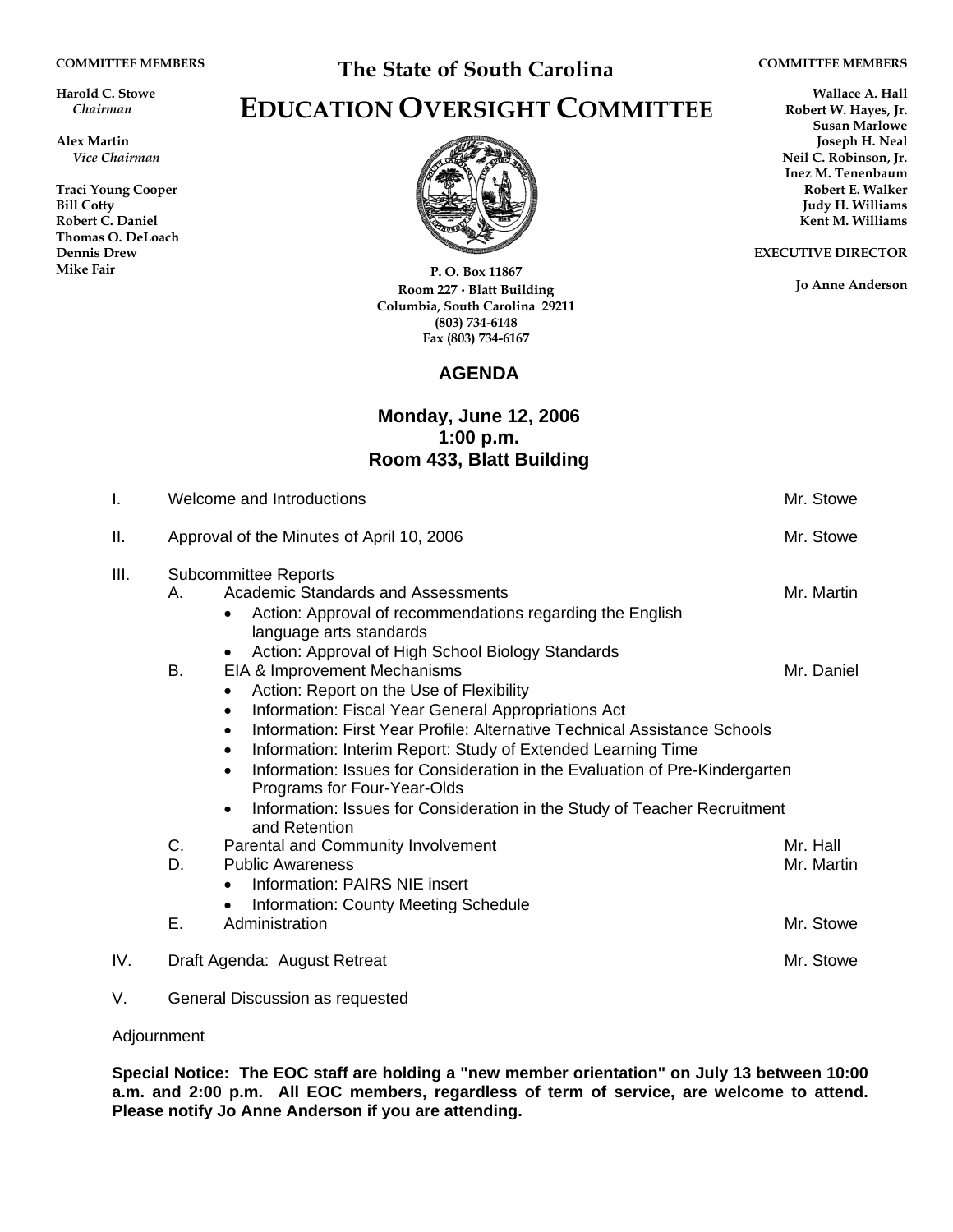#### SOUTH CAROLINA EDUCATION OVERSIGHT COMMITTEE Minutes of the Meeting August 14-15, 2006 Lake Marion High School, Santee, South Carolina

#### **Monday, August 14**

Members Present: Mr. Stowe, Chairman; Mr. Martin, Vice Chairman; Mrs. Benedict; Mr. DeLoach; Mr. Daniel; Rep. Cotty; Mr. Drew; Sen. Fair; Sen. Hayes; Mr. Hall; Mrs. Marlowe; Mrs. Murphy; Mr. Robinson; Rep. Walker

Mr. Stowe welcomed members and guests to the EOC meeting. He introduced Dr. David Longshore, Superintendent, Orangeburg School District Three. Dr. Longshore addressed the committee and detailed the community the district serves, the opportunities and challenges before the school district. About 90 percent of the district students are eligible for free-reduced fee lunches. Dr. Longshore detailed the facilities development plan for the district and the incorporation of technology into its instruction. He offered a number of suggestions for increasing the teacher pool in rural, high-poverty or under-performing schools:

- Differentiated salary structures
- Poverty endorsement on the teaching certificate
- Granting 1.5 years retirement credit for every year taught in high poverty schools
- Tuition supplements to teacher salaries that can be used by the teacher or his/her child
- Tuition supplements for teachers whose students attend school in the district in which the teacher is employed
- Replacement income for teacher aides to complete certification
- And with respect to schools generally, he recommended the following:
	- Flexible funding streams at the district level
	- Stable facilities funding
	- Discontinuance of rating districts

Senator John Matthews welcomed members and guests and reminded them that education is the gateway from poverty to prosperity. Rep Gilda Cobb-Hunter welcomed the EOC and asked them to examine the National Board for Professional Teaching Standards (NBPTS) supplement and consider focusing it on the schools and districts in greatest need of teachers.

Rose Brower, principal of Lake Marion High School (LMHS), welcomed members and guests and oriented them to the school and to the program.

#### General Population Survey

Mr. Stowe introduced Frank Brown, MarketSearch. Dr. Brown presented the results of the 2006 general population survey. The EOC intends to release the survey results in September. In general the survey identified positive shifts in resident perceptions of public education in South Carolina as well as support for ideas emphasizing nontraditional teaching and diversity. The EOC is to release the survey results in September. Dr. Brown's power point is available from the EOC offices.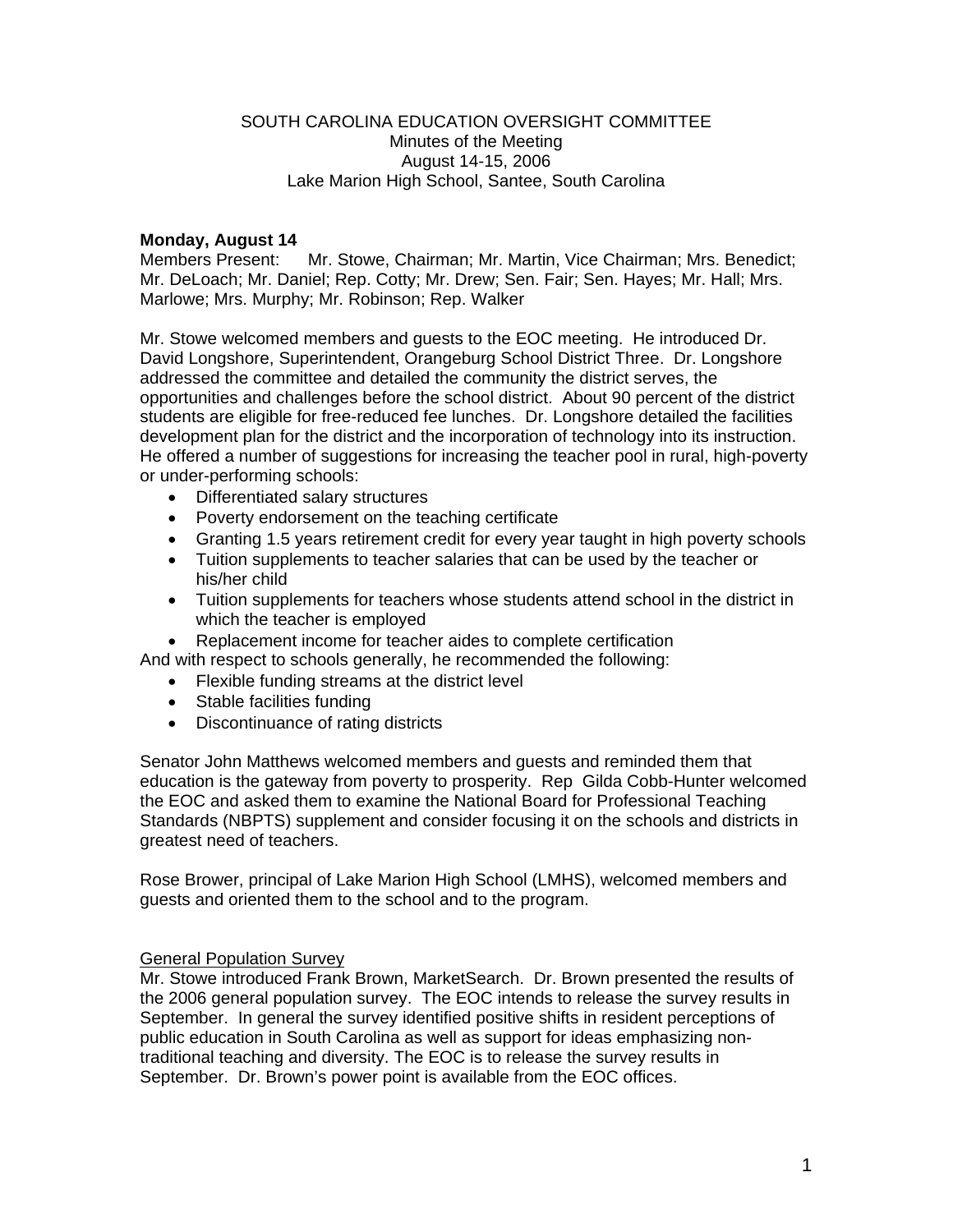#### Goals for the Retreat

Mr. Stowe outlined goals for the retreat. He indicated that he hoped we could accomplish the following:

- Clear discussion of the 2010 goal and how to create urgency so that the progress is accelerated;
- Discussion of the graduation rate, its calculation and establishment of targets
- Creation of urgency to Improve student performance
- Establishment of EOC objectives for 2006-2007

#### The 2010 Goal

Mr. Stowe asked members to discuss, within subcommittee groups, the 2010 group and our progress to achieve that goal as well as its measurement and communication. After small and large group discussion, the EOC agreed that we should maintain a focus on the goal; however the reporting should be simplified and structured to distinguish between those measures upon which there are national comparisons and those which there are not. The presentation should be far simpler (technical detail can be provided on the agency website). Dr. Anderson is to provide members with a draft one-page presentation of SC progress.

#### Graduation Rate

Mr. Potter reviewed the various calculations of graduation rate and SC's rankings among the calculations with members. There were questions regarding the inclusion of homeschool students, a five-year rate, and establishment of the 88.3 percent as the state target. Members asked for information on each of these as well as a comparison among South Carolina and ten states currently using the adopted NGA methodology.

#### Would You Support?

Members discussed a set of innovation proposals which included:

- School-community service centers
- Public school choice innovation schools
- Shared administrative services
- Compensation packages for teachers

The EOC went into recess for dinner to reconvene at 8:15 a.m. on Tuesday, August 15.

#### **Tuesday, August 15**

Members Present: Mr. Stowe, Chairman; Mr. Martin, Vice Chairman; Mrs. Benedict; Mr. DeLoach; Mr. Daniel; Rep. Cotty; Mr. Drew; Sen. Fair; Sen. Hayes; Mr. Hall; Mrs. Marlowe; Mr. Robinson; Rep. Walker

Mr. Robinson distributed a publication, *Whatever It Takes,* developed by the Charleston Education Network. The publication outlines a series of integrated reforms to move South Carolina's student achievement forward.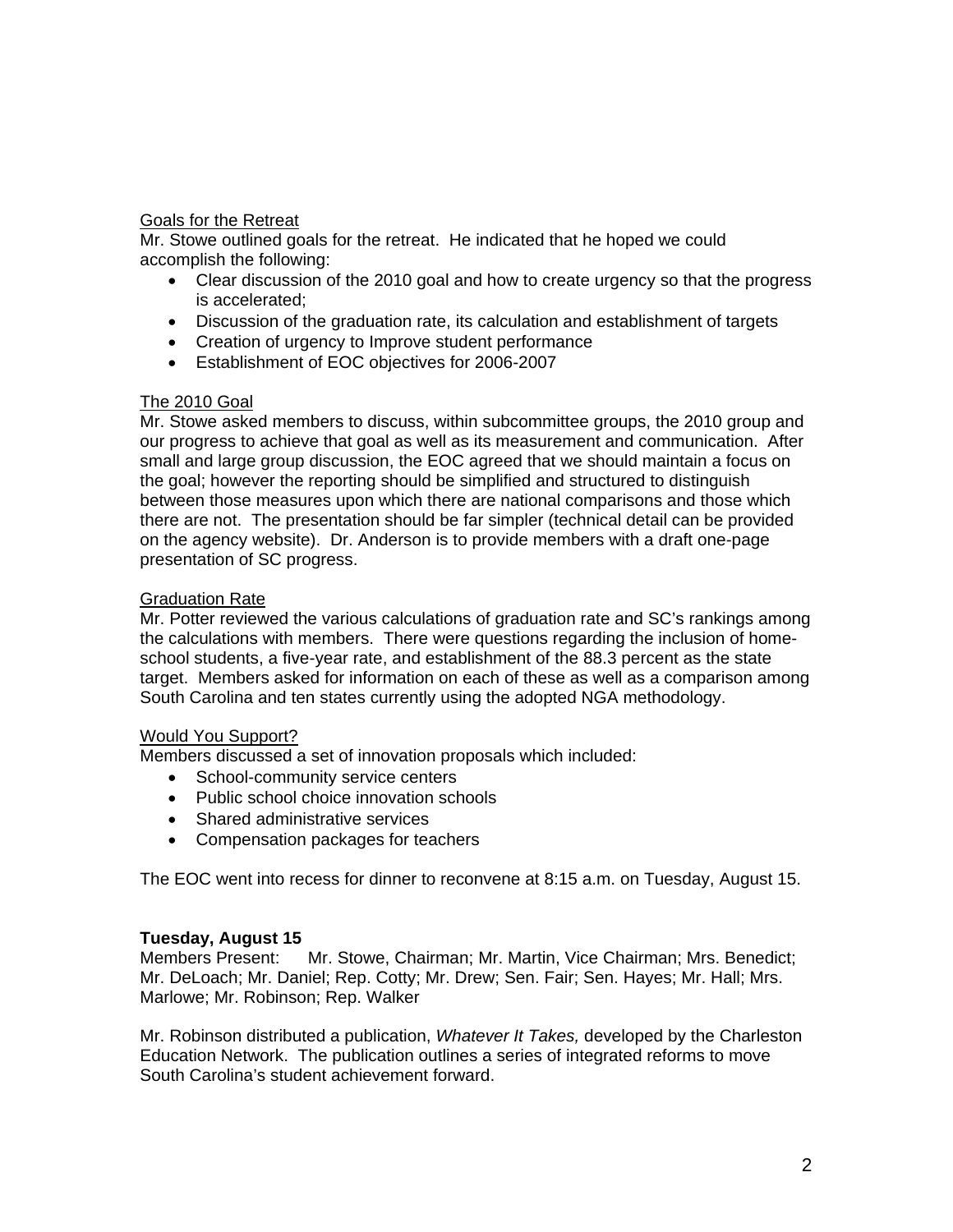#### **School Funding**

Mrs. Barton presented materials with information on the current allocations of state funds to districts and schools including the allocation methodology, information on the General Fund revenues for education and the school finance trends across the nation. Members discussed the Fordham Institute document, *Fund the Child,* as well as a number of issues including the role and cost of district administration and issues of money solving problems leading to a general agreement that money is necessary but not sufficient for high achievement. There was some discussion of teacher salaries and methods to entice teachers into particular responsibilities.

#### 2006-2007 Objectives

Working in subcommittees, members developed proposals for annual objectives. The ideas are to be organized and structured by staff, then sent to members for reaction before September 1.

#### Business Meeting

The minutes of June 12 were approved as distributed.

Mr. DeLoach reported on behalf of the Academic Standards and Assessments Subcommittee. He summarized the recommendations regarding revisions to the mathematics content standards and asked for approval. The recommendations were approved as distributed.

Mr. Daniel reported on behalf of the EIA and Improvement Mechanisms Subcommittee. He asked for approval of the 4K evaluation plan and presented members with information on the consultation with the State Department of Education and the Office of First Steps as outlined in the proviso. The evaluation plan was approved as presented.

Mr. Martin indicated that the Public Awareness Subcommittee did not have a report, but reminded members that there were vacancies on the community meeting schedule.

Mrs. Marlowe asked if there was interest in changing the meeting schedule; there was no consensus to change.

The EOC moved into Executive Session to consider a personnel matter.

The veil was lifted from Executive Session. Mr. Martin moved that Dr. Anderson's compensation be increased in accordance with other state employees. The motion passed.

The meeting adjourned.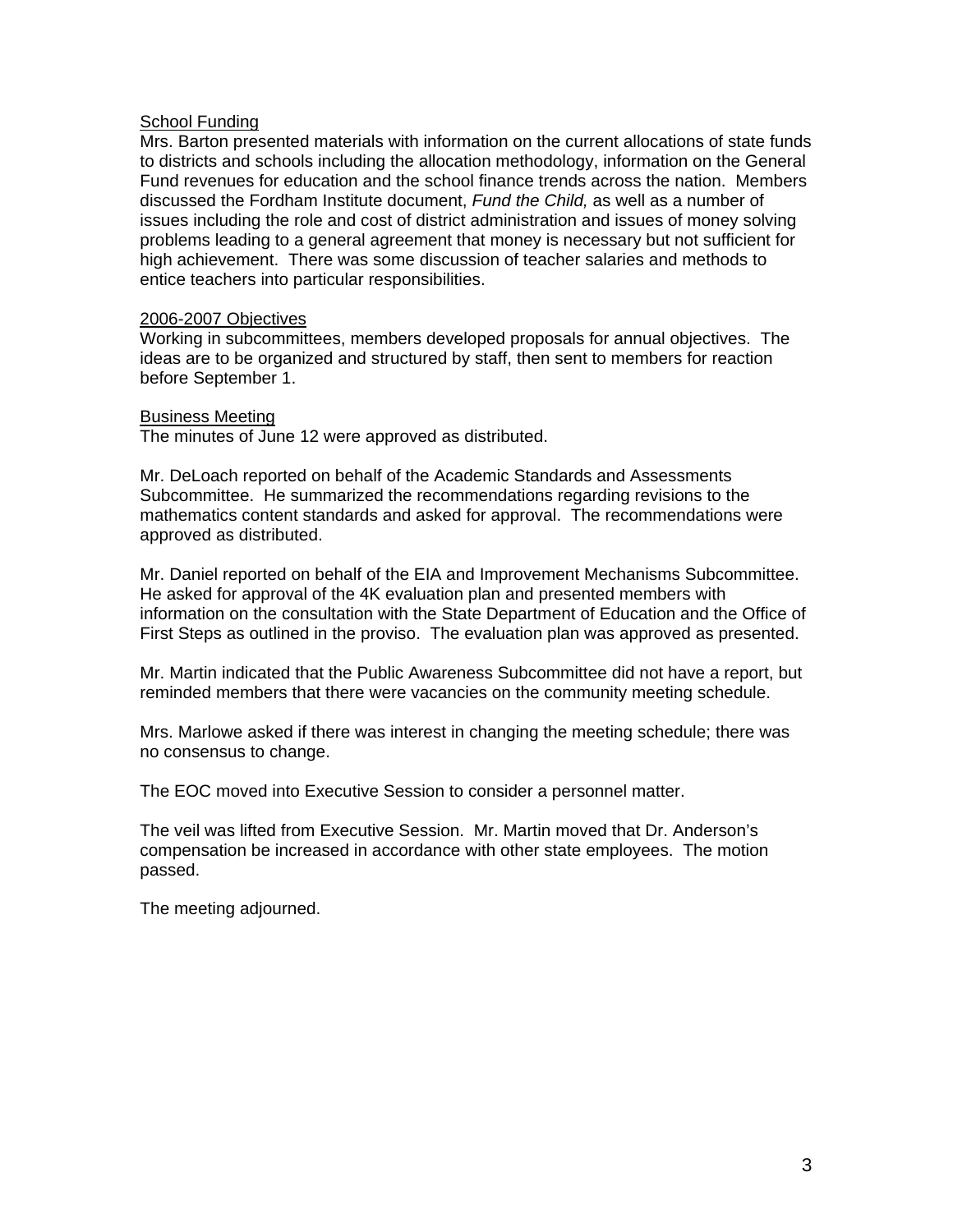#### **SOUTH CAROLINA EDUCATION OVERSIGHT COMMITTEE Minutes of the Meeting October 9, 2006**

Members present: Mr. Stowe, Mrs. Benedict, Rep. Cotty, Mr. Daniel, Mr. DeLoach, Mr. Drew, Senator Fair, Mr. Hall, Senator Hayes, Mrs. Murphy, Rep. Walker, and Senator Williams

- I. Welcome and Introductions: Mr. Stowe announced a change in the agenda. Dr. Eldridge, Superintendent of Aiken County Schools, is unable to attend the meeting. In lieu of her presentation, Dr. Baron Holmes and others are to present a status report on middle grades certification requirements.
- II. Approval of the Minutes: The minutes of the August 14-15 meeting were approved as distributed.
- III. Subcommittee Reports

A. Academic Standards and Assessments: Mr. DeLoach indicated that the Academic Standards and Assessments Subcommittee had not met since the EOC's August meeting. He did share a memorandum regarding the field review of the English language arts and mathematics content standards.

B. Education Improvement Act and Improvement Mechanisms: Mr. Daniel reported on behalf of the Subcommittee:

(1) Teacher Loan Program: Mr. Daniel reviewed a series of findings regarding participation in the teacher loan program, the impact of scholarships and the governance structure. Members asked questions regarding the program to include the default rate, the county of origin of the applicants, the relationship to Teacher Cadet Program offerings and others. EOC members discussed amending the recommendations so that the Commission on Higher Education (CHE) served as the governing board for the program. The staff was asked to provide recommendations to the legislative education committees and appropriate legislative subcommittees on finance as soon as possible so that legislation could be prefiled. The report recommendations were approved with the modification of specifying CHE as the governing agency.

(2) EAA Technical Assistance: Mr. Daniel reported on a discussion among the Subcommittee members and representatives of the State Department of Education (SDE). Of the 254 schools rated Below Average or Unsatisfactory, 240 now have approved improvement plans. The schools generally have opted to use an improvement strategy different from the state-provided services. Comparisons between technical assistance personnel assignments in 2005-2006 and 2006-2007 reveal new patterns:

|                                  | 2005-2006 | 2006-2007 |
|----------------------------------|-----------|-----------|
| <b>Principal Specialists</b>     | 10        | 6         |
| <b>Principal Leaders</b>         | 20        | 3         |
| <b>Principal Mentors</b>         | 14        | 0         |
| <b>Teacher Specialists</b>       | 159       | 46        |
| <b>Curriculum Specialists</b>    | 39        | 15        |
| <b>District Instruction Fac.</b> | 45        | 35        |
| Total                            | 287       | 105       |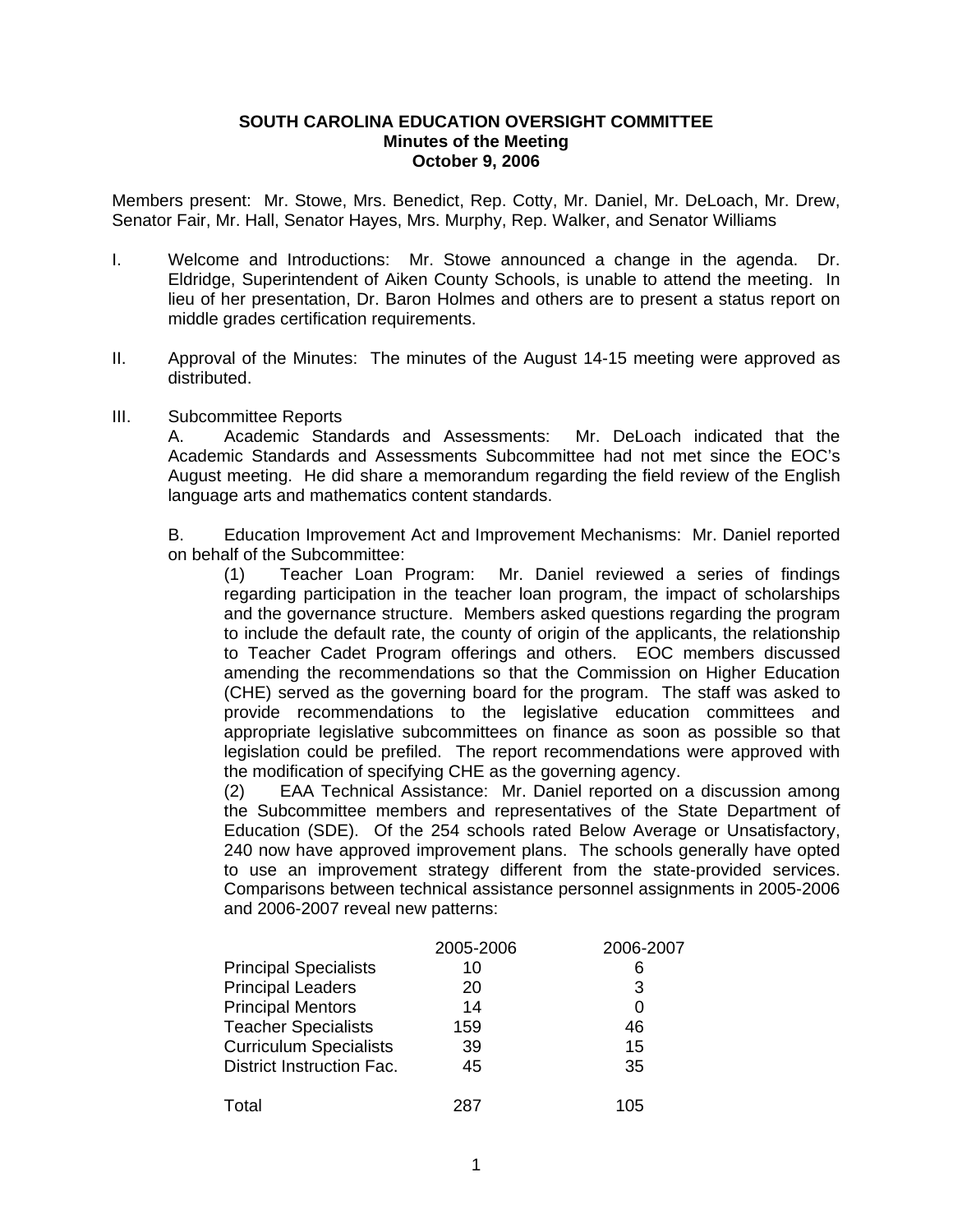Members raised questions regarding the criteria for approval of the school improvement plan, the SDE oversight of implementation at the school site and plans for interacting with the school. Questions were raised about the compensation provided to teacher specialists.

 (3) Mr. Daniel indicated that the Subcommittee had met that morning and received materials to inform its discussion and recommendations regarding the budget.

C. Public Awareness: Mrs. Benedict introduced Mrs. Yow, who reported on behalf of the subcommittee. She provided a status report on projects including the county tours, the *Where Are We Now* release, the release of the annual school and district report cards, revisions to the website, the PAIRS summit and the MarketSearch survey.

- IV. Approval of the 2006-2007 Objectives After discussion of the objectives, particularly Objective 2d. the following objectives were adopted for the 2006-2007 work year:
- 1. Continue the implementation of the Education Accountability Act of 1998 and fulfill other responsibilities assigned by the General Assembly, including those within the Teacher Quality Act, the Parental Involvement in Their Children's Education Act, the Education and Economic Development Act and the early childhood development pilot program proviso and those made by special requests.
- 2. Provide analyses and recommendations to achieve the 2010 goal by increasing the return on investment in education through the following:
	- a. Defining the role of district administration and identifying models that realize maximum effectiveness and efficiency;
	- b. Defining a teacher compensation structure that recognizes differences in teacher qualifications, responsibilities and results;
	- c. Identifying and defining costs of educating successful students who historically have underachieved (e.g., students from poverty, English language learners, minority students, struggling or non-readers, students with disabilities and students whose parents may not have completed high school;) and
	- d. Advocating for public choice innovation schools.
- 3. Increase partnerships among those who invest in South Carolina's schools by
	- a. Continuing to receive broad input and continuing to communicate and implement the Common Ground commitment;
	- b. Convening informal meetings among the Governor, the State Superintendent of Education, the leadership of the legislative education committees, the State Board of Education, the Commission on Higher Education, the South Carolina Technical College System and First Steps;
	- c. Continuing to employ formal and informal advisory groups representing parents, educators and business and civic leaders; and
	- d. Collaborating with informal education providers to encourage extended learning programs sponsored by civic, community and faith-based groups.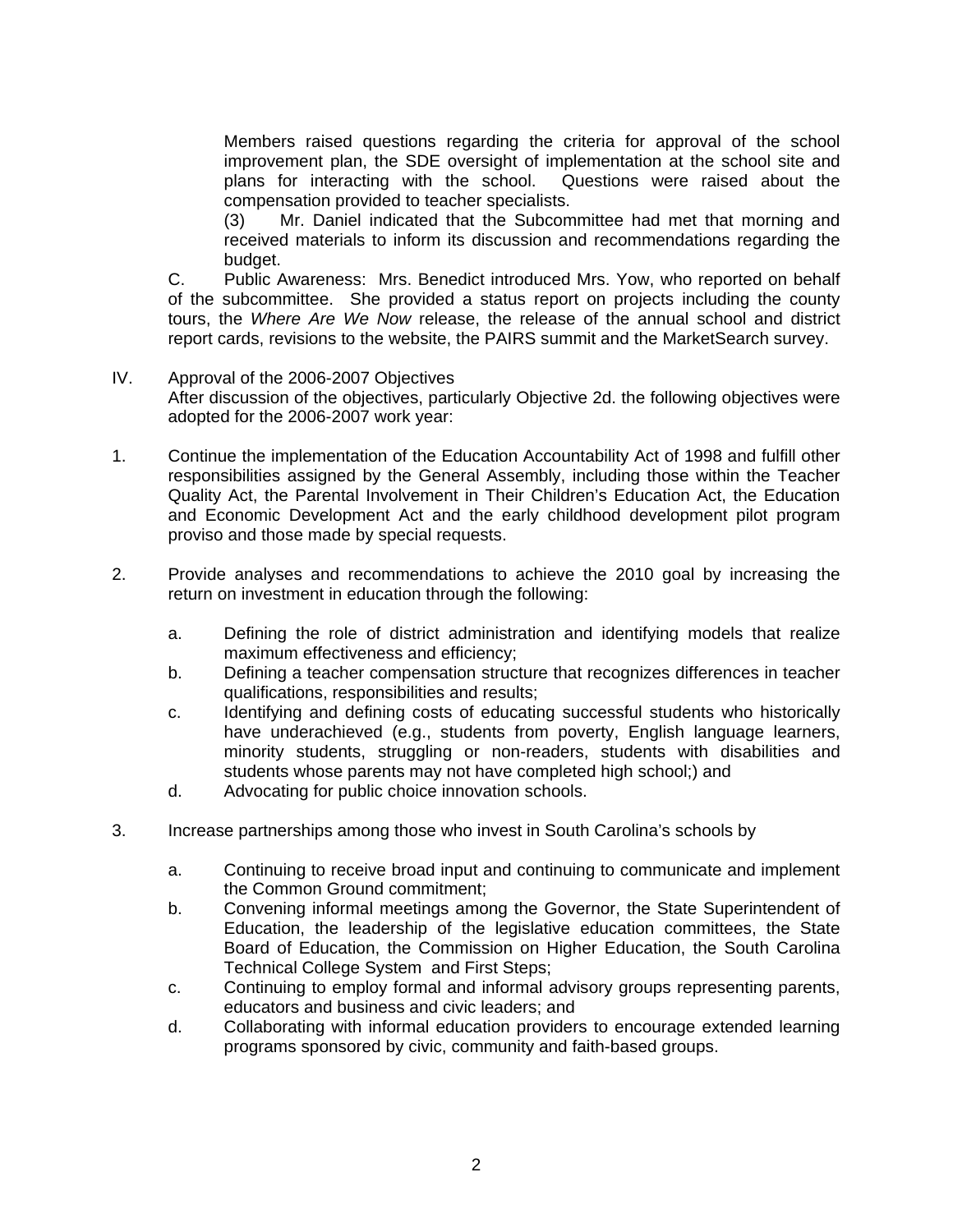- 4. Increase the impact of communications to focus attention on achievement of the 2010 goal and heighten awareness of the value of educational achievement for all South Carolinians.
- V. Report from a Key Constituency

Dr. Baron Holmes, Director of the Middle Grades Project; Dr. Phyllis Pendarvis, Director of the S. C. Middle Grades Association; and Dr. David Virtue and Dr. Fred Splitgerber, USC addressed the EOC on issues of middle grades certification and the shift to program approval rather than allowances for add-on certification. The issues are likely to surface next spring as schools attempt to implement the certification requirement for the 2007-2008 school year. The group requested and the EOC agreed to convene the involved agencies to determine if policy actions should be sustained or implemented to continue to improve the quality of middle grades instruction.

VI. Six Year Matched Student Performance

Mr. Potter presented data from the six-year matched student performance file, outlining patterns of achievement over time and the impact of retention on student performance. These data are to be presented to a number of educational groups and explored to determine if there should be changes in both policy and practice to accelerate student performance. Questions were raised about the impact of various grade organizations in schools.

Having no other business, the EOC adjourned at 3:35 p.m.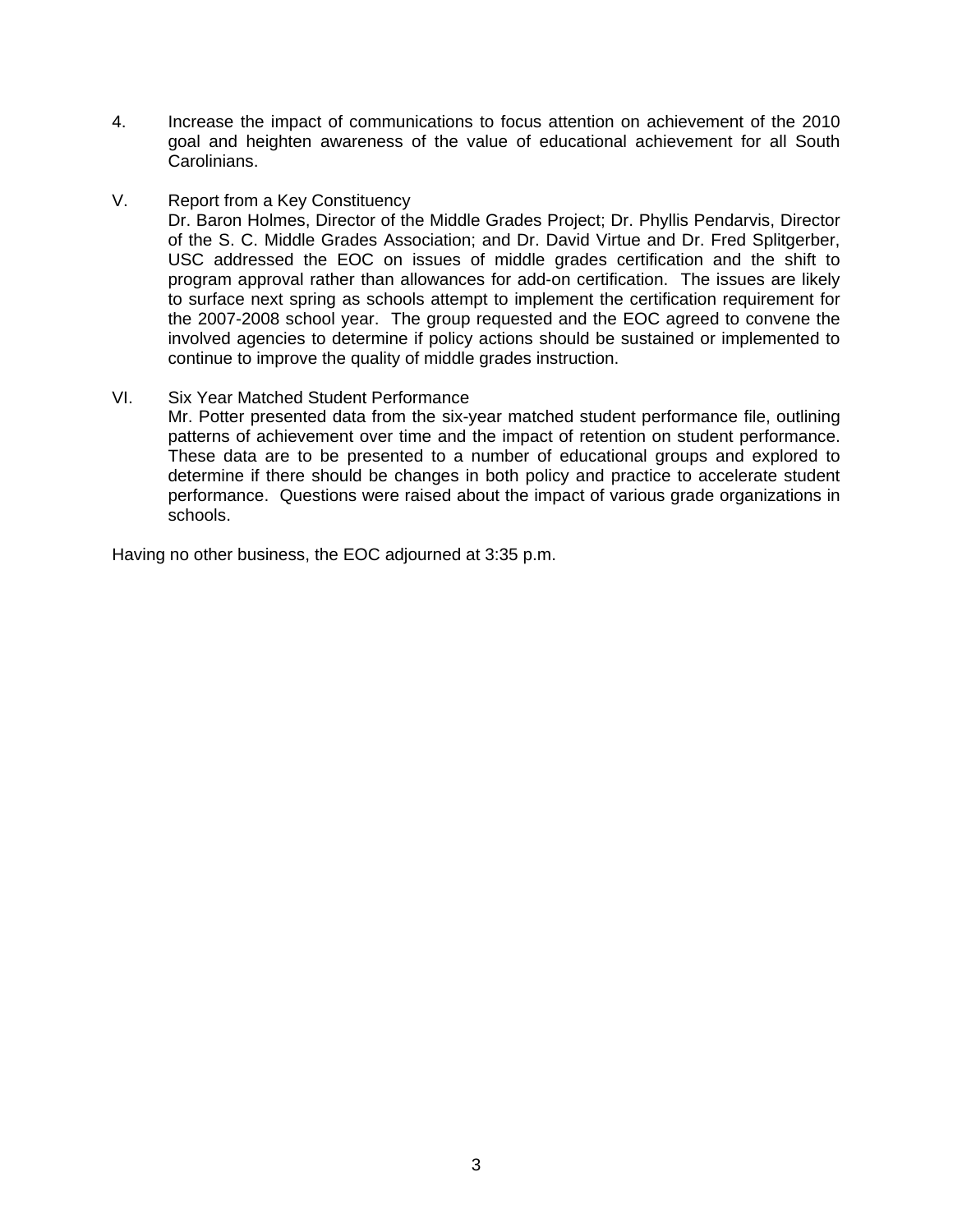#### SOUTH CAROLINA EDUCATION OVERSIGHT COMMITTEE Minutes of the Meeting Monday, December 11, 2006

Members present: Mr. Stowe, Mr. Martin, Rep. Cotty, Mr. DeLoach, Senator Fair, Mr. Hall, Senator Hayes, Mrs. Murphy, Rep. Neal Mr. Robinson, Rep. Walker, Senator Williams

I. Welcome and Introductions Mr. Stowe called the meeting to order. He outlined objectives for the morning session and welcomed visitors. Each member and visitor was asked to introduce him/herself.

II. The 2010 Goal: Where Are We Now Mr. Martin presented a detailed report on South Carolina's progress to the 2010 goal, emphasizing national measures on which South Carolina was in the "five fastest improving states" and the national ranking for National Assessment of Education Progress (NAEP) tests, college admission tests and Advanced Placement Program participation and performance. Achievement gap data incorporated performance on the PACT.

 EOC members and guests heard from three colleagues: Dr. Ron Ingle, President of Coastal Carolina University emphasized the joint responsibilities of higher education for the performance in the kindergarten through grade twelve system; Ron Rhames, Chief Financial Officer at Midlands Technical College discussed the middle college initiatives and the intent of this program to serve students historically underserved in traditional programs; and Beth Wright, Superintendent in Florence School District Three, discussed the needs of today's students, the range of school district responsibilities and efforts to recruit and retain teachers in rural South Carolina.

 Members and guests discussed a number of matters focusing on the struggle for good graduation rate data, the need to attract and retain teachers and the interrelationships among the challenges.

Members and guests receded for lunch. The EOC reconvened at 1:15 p.m.

III. Approval of the Minutes of October 9, 2006. The minutes were approved as distributed.

IV. Subcommittee Reports

 A. Academic Standards and Assessments: Mr. DeLoach reported on behalf of the subcommittee:

(1) He informed the members of the conclusion of the field review of the English language arts and mathematics standards and the general considerations for change. The English language arts standards are scheduled for first reading by the State Board of Education in December, then EOC consideration in February. The mathematics standards are scheduled for first reading approval by the State Board of Education in January and EOC consideration in February.

(2) Mr. DeLoach reported on the consideration of the end-of-course test for United States History and Constitution. The test meets the technical requirements for item construction and details. The subcommittee is concerned about the potential gap between the standards as written and tested and the standards as taught. The